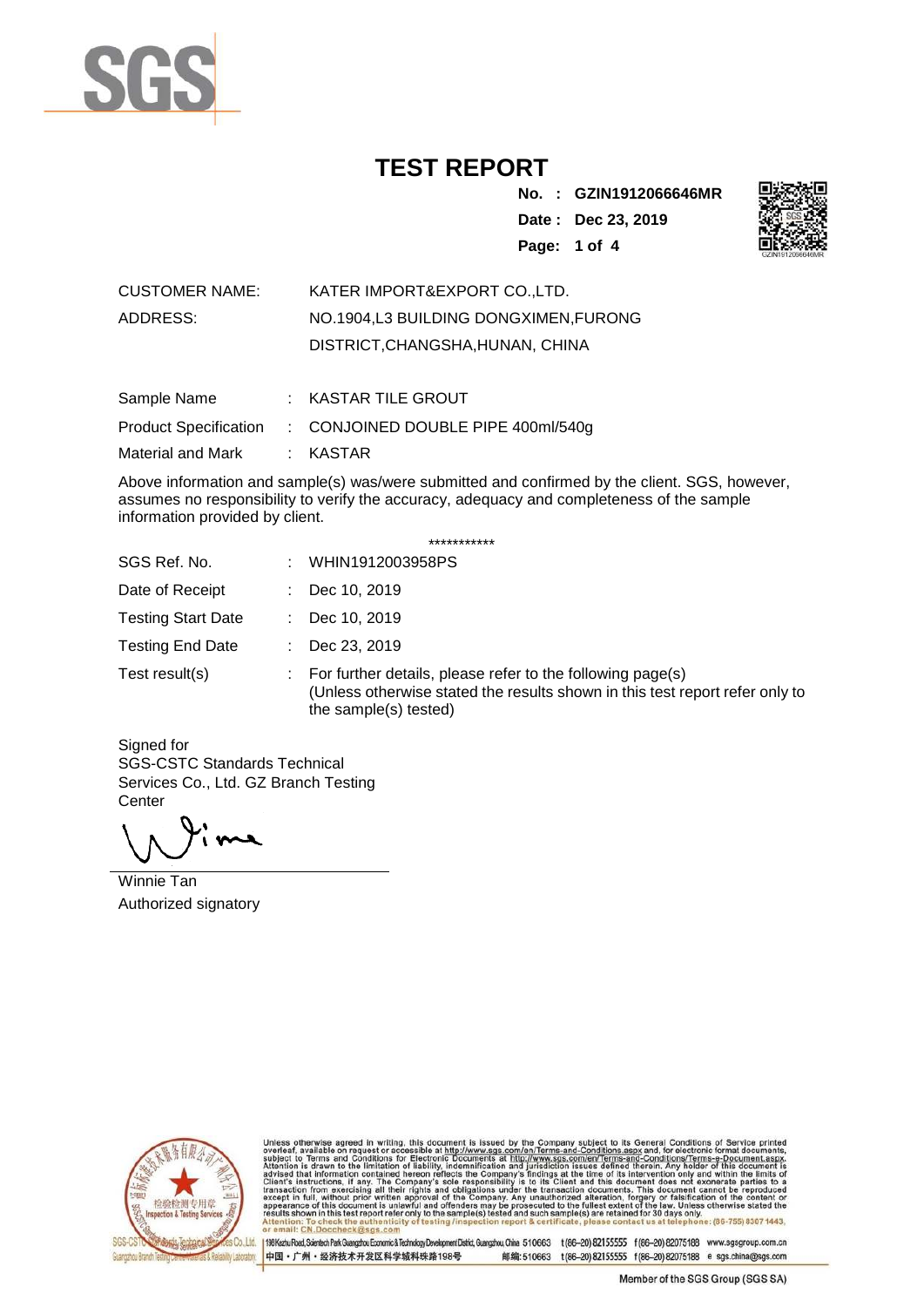

**No. : GZIN1912066646MR Date : Dec 23, 2019 Page: 2 of 4** 

Summary of Results:

| No. | Гest Item.        | <b>Test Method</b>                                                                       | Result               | Conclusion |
|-----|-------------------|------------------------------------------------------------------------------------------|----------------------|------------|
|     | Alkali Resistance | GB/T 36797-2018 Section 7.2.13 &<br>GB/T 23997-2009 Section 5.4.15 &<br>GB/T 4893.1-2005 | No.<br>abnormalities |            |

Note: Pass : Meet the requirements;

Fail : Does not meet the requirements;

/ : Not Apply to the judgment.

Original Sample Photo:





Unless otherwise agreed in writing, this document is issued by the Company subject to its General Conditions of Service printed overleaf, available on request or accessible at http://www.sgs.com/en/Terms-and-Conditions.asp CN.Doccheck@sgs.com

198 Kezhu Road, Scientech Park Guangzhou Economic & Technology Development District, Guangzhou, China 510663 t (86-20) 82155555 f (86-20) 82075188 www.sgsgroup.com.cn 中国·广州·经济技术开发区科学城科珠路198号 邮编:510663 t(86-20) 82155555 f(86-20) 82075188 e sgs.china@sgs.com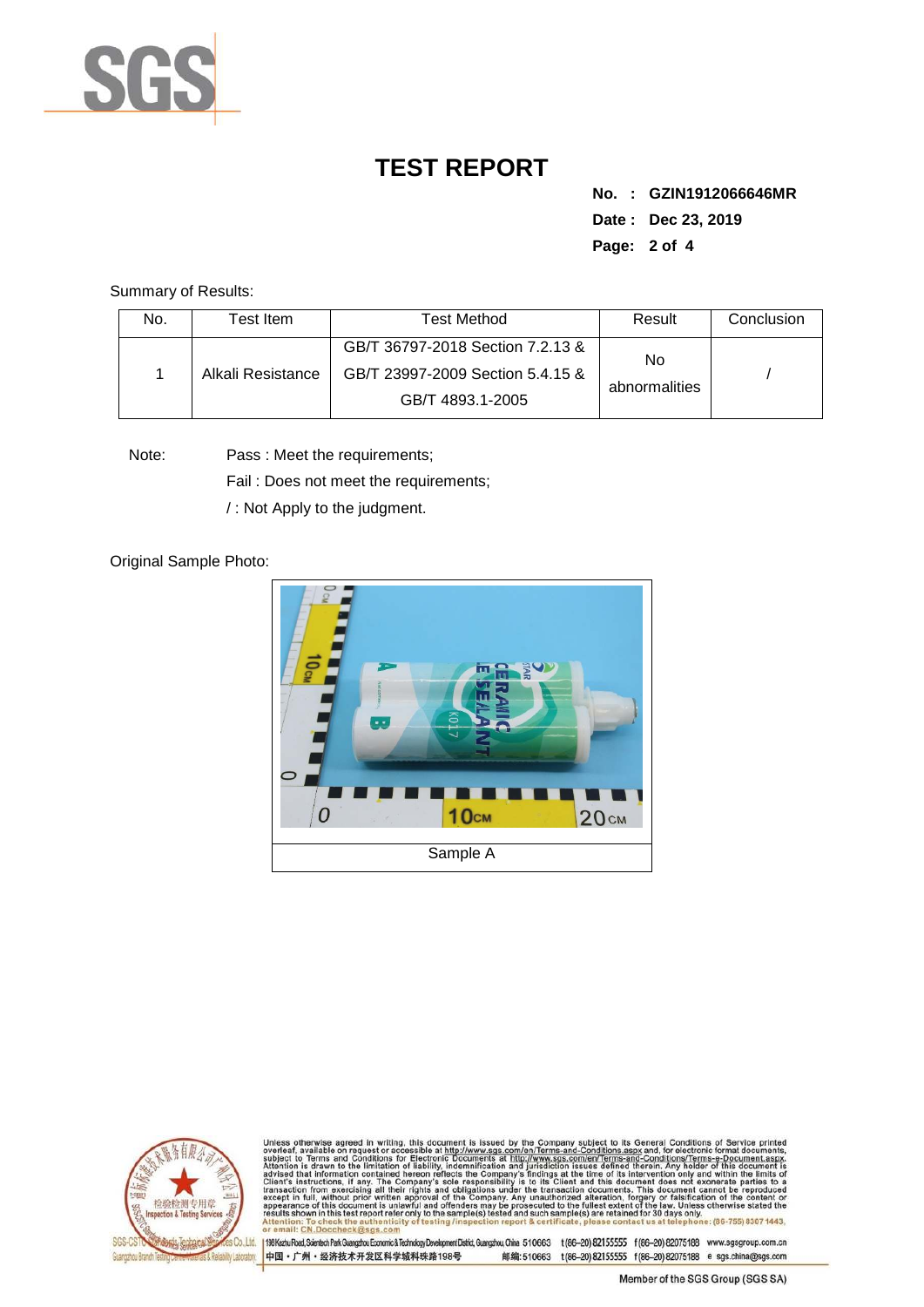

**No. : GZIN1912066646MR Date : Dec 23, 2019 Page: 3 of 4** 

Test Item: Alkali Resistance

Sample Description: Adhesive

Test Method: GB/T 36797-2018 Section 7.2.13 & GB/T 23997-2009 Section 5.4.15 &

GB/T 4893.1-2005

Test Condition:

Test reagent: 50g/L Na<sub>2</sub>CO<sub>3</sub>

Test temperature: (23±2)℃

Test period: 2h

Test method: Covered

Test Result:

| Sample | Result           |
|--------|------------------|
|        | No abnormalities |

Test Photo:





Unless otherwise agreed in writing, this document is issued by the Company subject to its General Conditions of Service printed overleaf, available on request or accessible at http://www.sgs.com/en/Terms-and-Conditions.as

Co.,Ltd. | 198 Kezhu Road, Scientech Park Guangzhou Economic & Technology Development District, Guangzhou, China 510663 t (86-20) 82155555 f (86-20) 82075188 www.sgsgroup.com.cn 中国·广州·经济技术开发区科学城科珠路198号 邮编:510663 t(86-20) 82155555 f(86-20) 82075188 e sgs.china@sgs.com